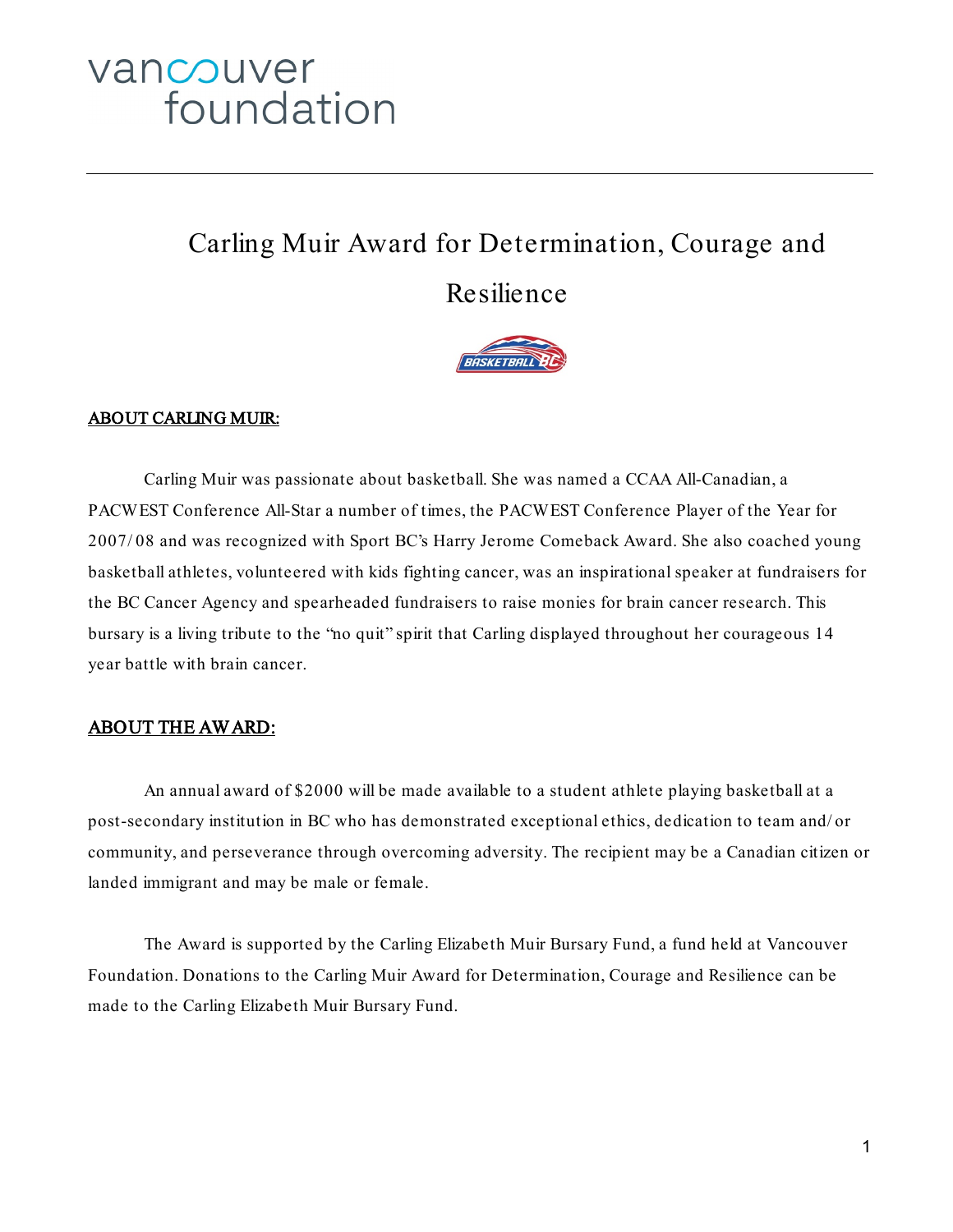### *Scholarship Rules and Regulations*

- 1) Carling Muir Award for Determination, Courage and Resilience will be awarded to one graduating senior who resides in BC.
- 2) The successful recipient must:
	- a) be attending a BC University or College in the fall of the application year.
	- b) continue their basketball interests by playing at a post-secondary level.
	- c) exhibits characteristics of determination, courage, and resilience.
- 3) Financial need may be a consideration.
- 4) All applicants must follow the scholarship application process outlined in this policy to be considered for the Carling Muir Award for Determination, Courage and Resilience. Basketball BC reserves the right to forego processing any application forms from applicants who do not follow the procedure outlined below.
- 5) The funds will be withheld until such time the recipient provides proof of enrolment that he/she is attending a post-secondary institute.
- 6) A scholarship that is awarded, but not availed of within a year will be deemed to be null and void. The scholarship will then be awarded to a new candidate the following year.
- 7) For awards granted in spring/summer, there is a 1.5 year grace period for students to claim their award or request a one year deferral.

#### *Application Process*

- 1) All scholarship applications must be submitted no later than June  $30<sup>th</sup>$  of each year.
- 2) All application submissions must contain the following:
	- a) a completed application form.
	- b) A minimum of two references from:
		- i. his or her most recent basketball coach
		- ii. a university/college basketball coach confirming your team status
	- c) a 1-2-page outline of your ability to overcome adversity and basketball involvement including any relevant statistics and awards. Also include any other references that you believe are important to be considered.
	- d) a recent photo of yourself.
- 3) Send application and required documents to Lawrie Johns with Subject Carling Muir Award for Determination, Courage and Resilience:

By mail:

Lawrie Johns Executive Director, Basketball BC 210-7888 200th Street Langley, BC V2Y 3J4 By email: [ljohns@basketball.bc.ca](mailto:ljohns@basketball.bc.ca)

4) The recipients will be notified by July  $31<sup>st</sup>$